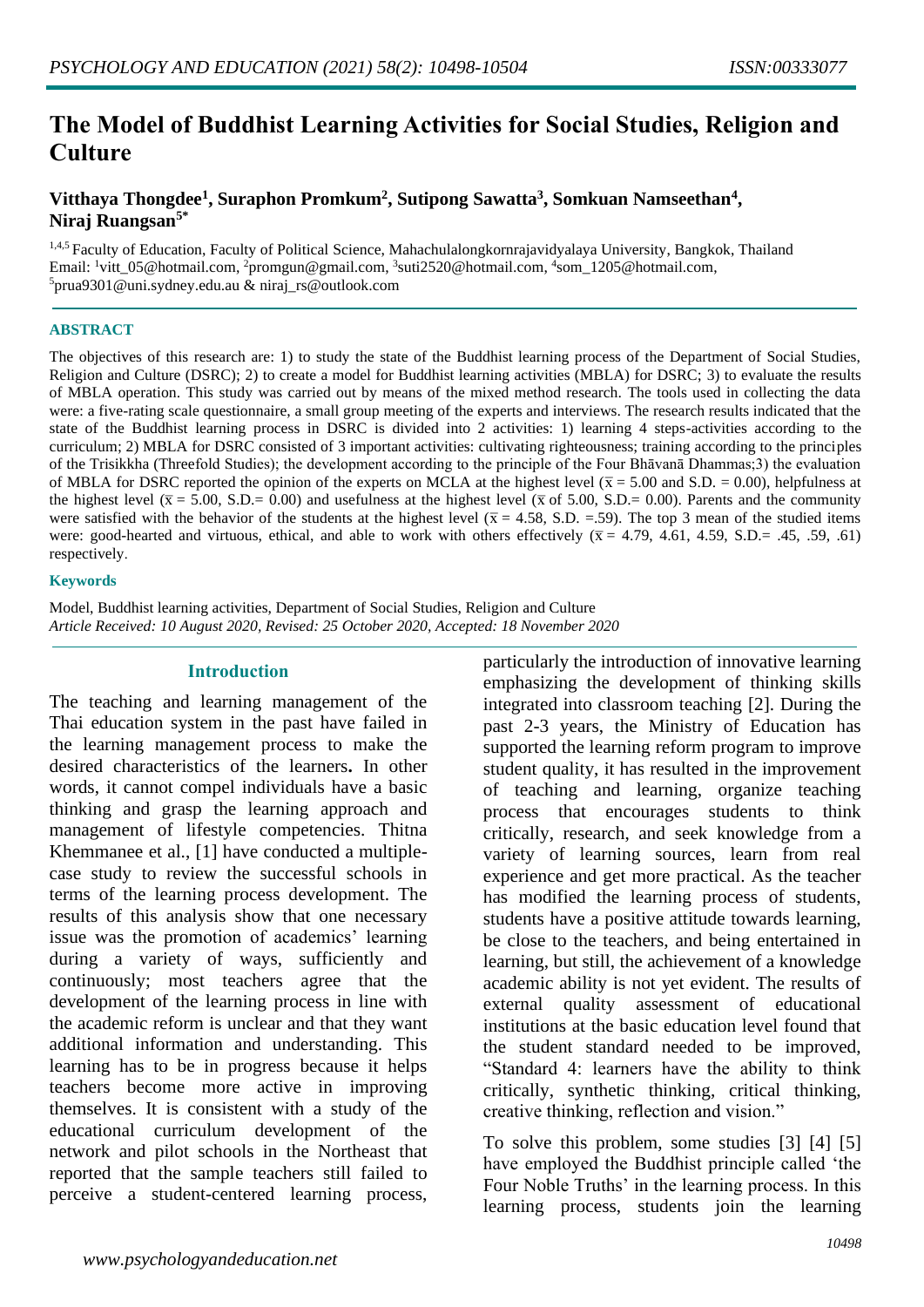activities while studying is one of the best ways to take part in self-study and practice. It helps students to develop their thinking independently, working as a group, practicing the process of searching for knowledge according to the Four Noble Truths. That is, when meeting a question assigned by the teacher, students can ask questions to find answers. They also can hypothesis, testing, experimenting, data gathering, inferring, group discussion, planning data analysis and presentation of data in various formats such as model representation, writing exhibitions in chart, diagram, report writing, booklets, brochures, posters, project planning, theatrical performances, role play, etc.

The problem of teaching and learning activities is also important as learning management is the organization of experience and environment to facilitate the learners' learning and teaching. Learning is the development of desirable traits both in knowledge, skills, attitudes and processes. Learning activities should be focused on the learner to perform the activity. The teacher is only a facilitator and the students will receive the results of their own development of thinking, problem solving operations, collaboration, planning, management, and techniques which are more valuable than knowledge. These can only be achieved when conducting process learning, organizing learning activities by using a process. Learning is therefore a learning arrangement that focuses on the learner as a "center", learns, thinks, answers and trains themselves to be self-reliant. The instructor must study and analyze courses, develop classroom curriculum to suit with the environment that will facilitate the learners' learning. After conducting the course, the teacher will have to evaluate the results, find pros and cons and make improvements until meeting with appreciation.

From such importance and problems, the researchers have seen the importance of a model for Buddhist learning activities (MBLA) in DSRC is one of the methods that teachers use the learning activities that focus on analytical thinking skills according to Buddhist principles, namely the Four Noble Truths and Trisikkha (Threefold Studies) [6]. In the learning activity stage, there will be a process to practice critical thinking skills, develop thinking skills, independent thinking processes, as well as operational skills on

the basis of the Trisikkha; morality, concentration and wisdom, which will create the effectiveness of learning. The research team is therefore interested in developing MBLA in the Department of Social Studies Subject Religion and Culture" to further use the research results to benefit schools in Khon Kaen Province.

### **Research Objectives**

The objectives of this research are as follows: 1) to study the conditions of the Buddhist learning process of DSRC; 2) to create MBLA for DSRC; 3) to evaluate the results of MBLA operation.

### **Research Methodology**

This research was conducted by means of the mixed method research in the field in the following stages:

**Stage 1:** Study the concept, principle, background, models, relationship, process of creating Buddhist learning activities, social studies, religion, and culture in the case study area and then select schools, by Purposive Sampling, that play an important role in organizing activities in Khon Kaen Province.

**Stage 2**: Study and collect data from a small group meeting of 25 administrators and each school teacher from 5 selected schools (5 from each) in Khon Kaen Province. Then, conduct the study by collecting data from research papers, interviews, small group meetings.

**Stage 3:** analyze and synthesize the obtained data to seek for knowledge by setting the main issues in education, organizing a Buddhist learning activity group and social studies in Khon Kaen with a focus on the participation of those who are involved in research. The data analysis is conducted based on the analytical induction. The researchers summarize the occurrence of phenomena and summarize the issues defined in accordance with the questions related to Buddhist learning activities, social studies, religion and culture together with using the descriptive method to explain general information.

The statistics used were: Mean, Percentage, Frequency and Standard Deviation; while the data interpretation has been performed by using the evaluation criteria and the content analysis is the same descriptive content analysis as the first method, but it is for processing and summarizing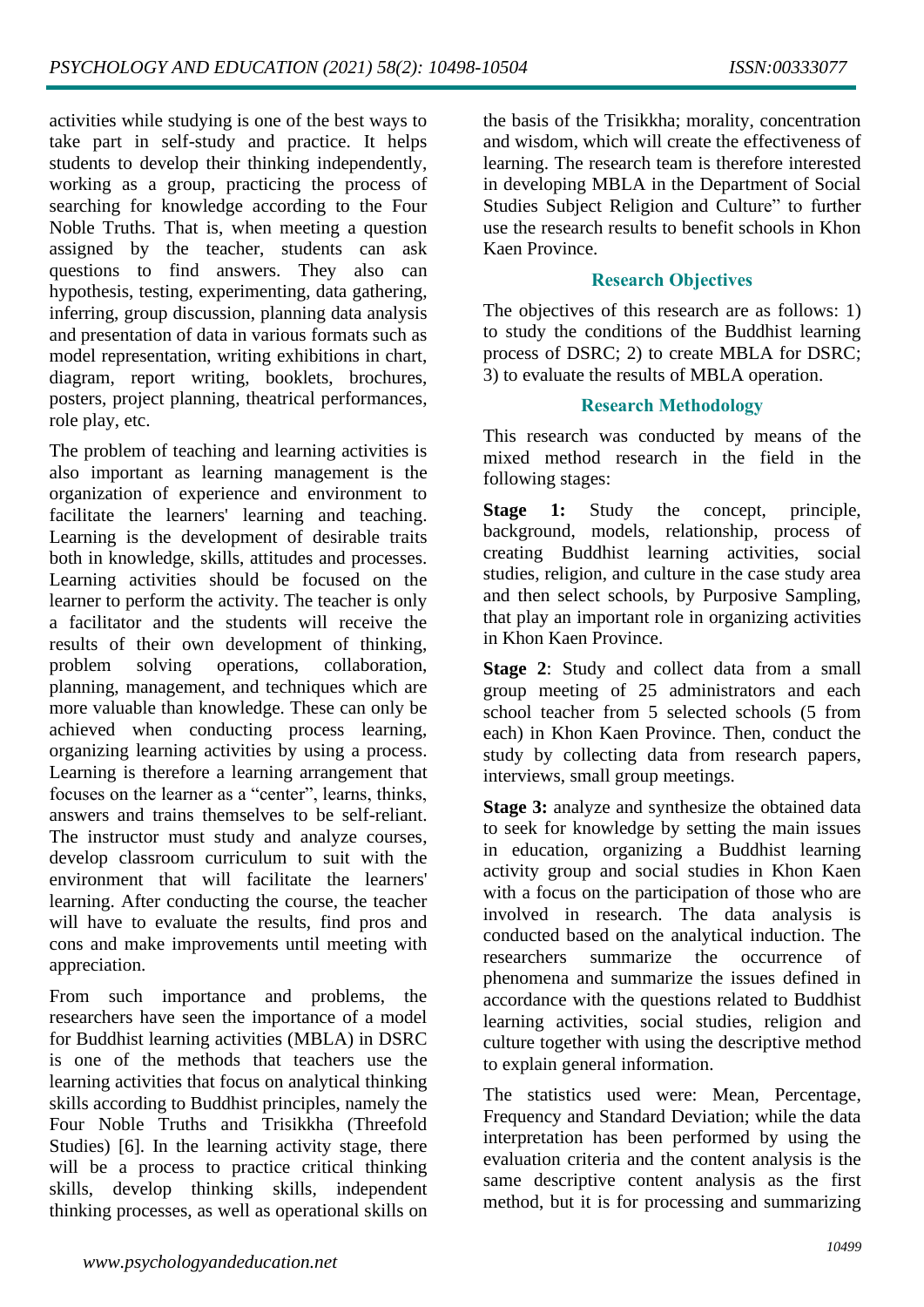the information obtained from documents and information technology, including interviews, discussion groups and observation. The presentation of information will be in the form of Descriptive Presentation.

#### **Research Results**

#### **1) The state of the Buddhist learning process in DSRC**

The Buddhist learning process is divided into 2 activities, namely:

1.1) Learning activities according to the curriculum are divided into 4 steps as follows:

**Step 1: Leading**, the studied schools provide a suitable place for the Department of Social Studies, Religious and Culture for teaching, ease of use, beauty, modernity and cleanliness. The schools also arrange the innovative and technological media in the classroom, research and teaching materials, submitting work through technology, as well as arranging the classroom in accordance with the teaching activities to suit the learners in order to allow students to participate and understand learning. The students practice meditation and perform chanting before entering the lesson. The students pray in the morning during the queue after respecting the national flag and before every class. Students spend 3-5 minutes for meditation and are introduced a method of Breath-Focus Mediation, simply designed and applied.

**Step 2: Teaching**, the teachers prepare both contents and teaching materials. The learning measurement results showed that the teaching content and teaching materials are prepared every session to guide teaching and learning with the content coverage. The teachers prepare the website, PowerPoint, pre-assignment, materials, both positive and negative sample videos, and submit the evaluation results of students in 3 aspects from the learning process: knowledge, skills and attitude towards subject content. The students were organized, concentrated, and studied the subject intently. It is found that the nature of the social studies course, the students thought that the course was boring, not fun, but when the teachers tried to organize a variety of activities so the students felt relaxed and gradually dissolved their behavior, concentrating happily. The students are more willing to study, have more

knowledge, develop themselves more. Morality and ethics have evolved and become more acceptable to families, society and communities. The use of the Buddhist principles for reason and practice makes the students disciplined and interested in learning. Teachers use questiondriven stimulation to bring students to think about current events, integration creates intentions in the content taught. There are few students who do not concentrate on their studies due to other factors such as staying up late, playing on the phone in the class. They were suggested to focus and improve oneself. The teachers have a variety of teaching activities/ methods depending on the topic that focuses on analysis, use real questions or situations to create knowledge to encourage students to do research, ask questions, use multimedia and activities, learning in a cooperative group to encourage students to think, act, research, analyze and discuss results together, using techniques in a variety of formats such as Back Word-Design in order to bring out the concept. For the activities and practice with emphasis on learning responsibility for the work, it was found that practice activities were organized with emphasis on the students taking responsibility and make sacrifices, organize activities in a cooperative way, using Friends help friends techniques, provided activities to establish self-responsibility both the practice and the refining of etiquette, discipline, and morality should be instilled in the emphasis on the responsibility of everyone to work together. Students know that the scores are obtained from the overview of the group because doing the activities together with others requires responsibility for the actions and sacrifices.

**Step 3: conclusion**, in group assignments, the goal that teachers would like to have is that the students learn the work process and finally have results, and also learn, listen and participate in the assessment of learning results in a participatory manner. Students are able to analyze and discuss well together. Teachers and students collectively summarize their knowledge of the subject, summarize together so that they can gain knowledge that is new and different from their own. Teaching and learning process mostly will summarize the content after the course has been completed. The teachers summarize the key points and ask the students to apply. After the students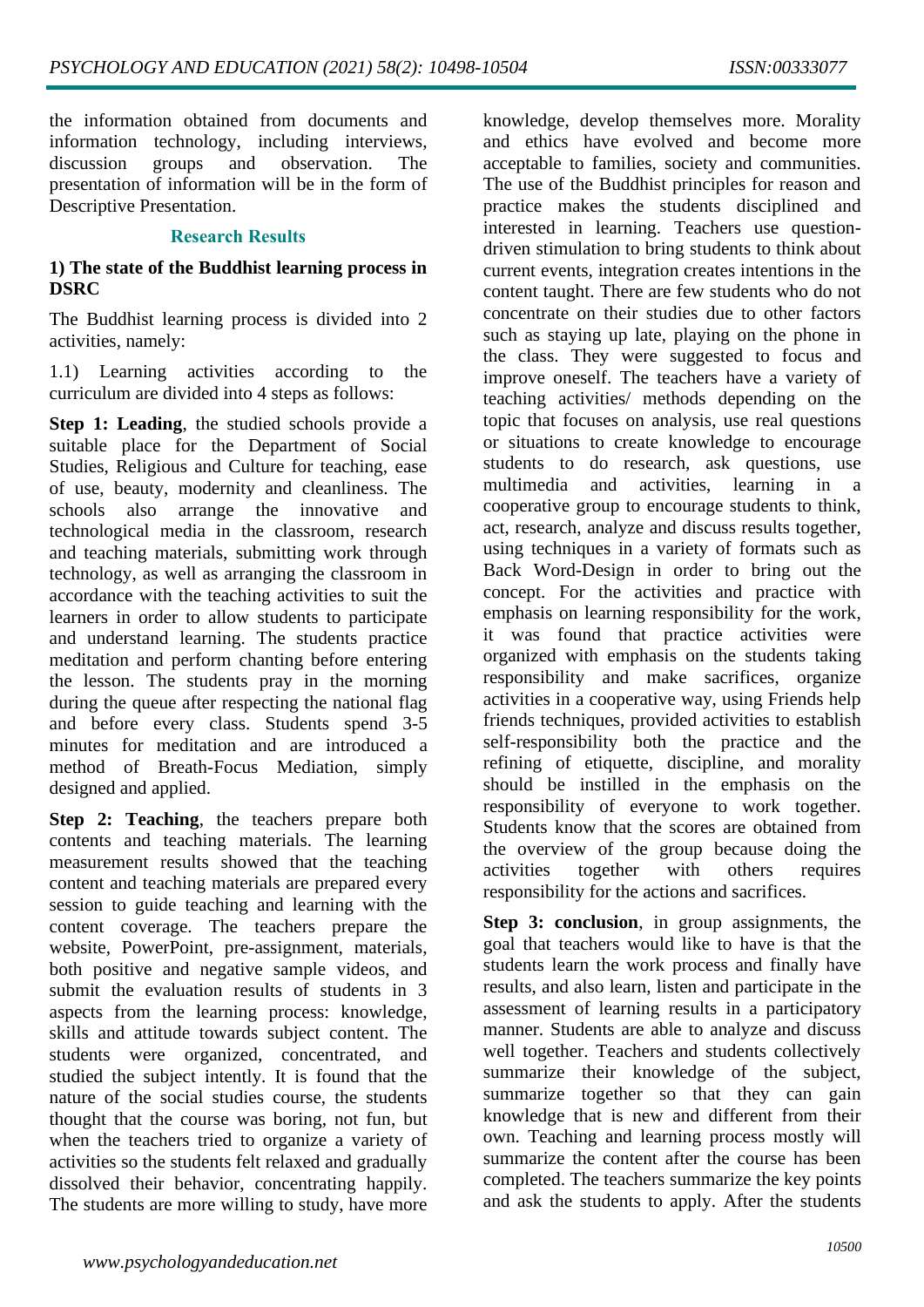present their work in each group, the teacher and students summarize their knowledge together. It was found that students practice presentations in various forms such as presentation, labeling, supervision, presentation in the form of a project, etc. Students present work in front of the classroom. The teacher summarizes the subject matter and what can be applied to everyday life has always been summarized and suggested that students can apply it. In daily life, teachers can conclude with students in front of the class. Students can apply the knowledge gained to be used in daily life with family and people in society. It is the teacher's duty to bring the subject matter. Students should know how to summarize and emphasize in order to memorize, analyze, synthesize and compare. The teaching of gene management will be integrated. Therefore, every time in summing a lesson, students can be applied in daily life.

**Step 4: evaluation**, the summary of their own learning, it was found that the study was summarized according to the content taught in order to review the comprehension and assessment at all times in terms of interest, cooperation and pursuit of learning, having knowledge of knowledge and improving teaching and learning so as to prepare new knowledge to be used to teach students by the students to know themselves all the time. The students participated in the assessment themselves, both the behavior, the workpiece, the work, and improvement. It has been re-presented several times with close attention and care of parents, summarize after teaching in the learning management plan, collect scores to assess knowledge of students understanding, and students summarize their own learning by applying the sufficiency economy philosophy as the basis to improve further development. It was found that, teaching assessments such as observation, questioning, practice exercises, mid-semester exams, the final examinations to improve teaching and learning are evaluated according to the objectives of the subject group, and the self-teaching is summarized using pre- and post-study exams. Students have an assessment of every teaching time, recorded teaching results according to the lesson plan of each period and present to the head of the subject group.

1.2 Extra-curricular activities, it is found that extra -curricular activities encourage students to pursue knowledge, fully show their knowledge and ability, be assertive, know the right circumstances, abide by proper social etiquette, respect the rules, and be athletic. As an extension of the experience, knowledge skills, the development of personality, health, as well as morality and ethics for the students consisted of 1) pray and practice meditation every day of the activities to develop students' manners; 2) pray in the morning; 3) quality of life camp activities / camps virtue / Buddhist child camp for students annually; 4) Dharma listening and practice activities on important Buddhist days; 5) activities of offering candles; 6) encourage students to study and do Dhamma examination in different levels: 7) annual Dhamma practice.

### **2) The results of the creation of MBLA for DSRC**

Learning activities, social studies, religion, and culture, it is found that there are 3 important activities as follows:

1) Cultivating righteousness, the steps are as follows: 1.1) organize good external factors, that is, a good physical environment and social environment by providing classrooms, facilitating and encouraging learning; 1.2) practice critical thinking, that is to teach students to focus on training students to think systematically, analyze, don't judge things only because they have seen it. There are steps that are: (1) thinking or considering by intrigue, that is, thinking correctly, (2) thinking in the right way, thinking systematically. There are steps or sequences of continuous thinking that can be linked from content to practice, (3) logical thinking, thinking by searching by the relevance of cause and factor which can be thought of in 2 ways: from the cause to the result and from the result to find the cause, (4) the use of ideas to produce desirable effects, such as thinking of ways that will cure anger, consciousness, or strengthening of the mind, etc.

2) The training according to the principles of the Trisikkha [7]. There are 3 important principles: 2.1) **Adhisīlasikkhā**: the study of the relationship with the material and social environment. It is the development of relationships with objects, called 'Kāya-bhāvanā or Physical Development', and the development of relationships with human beings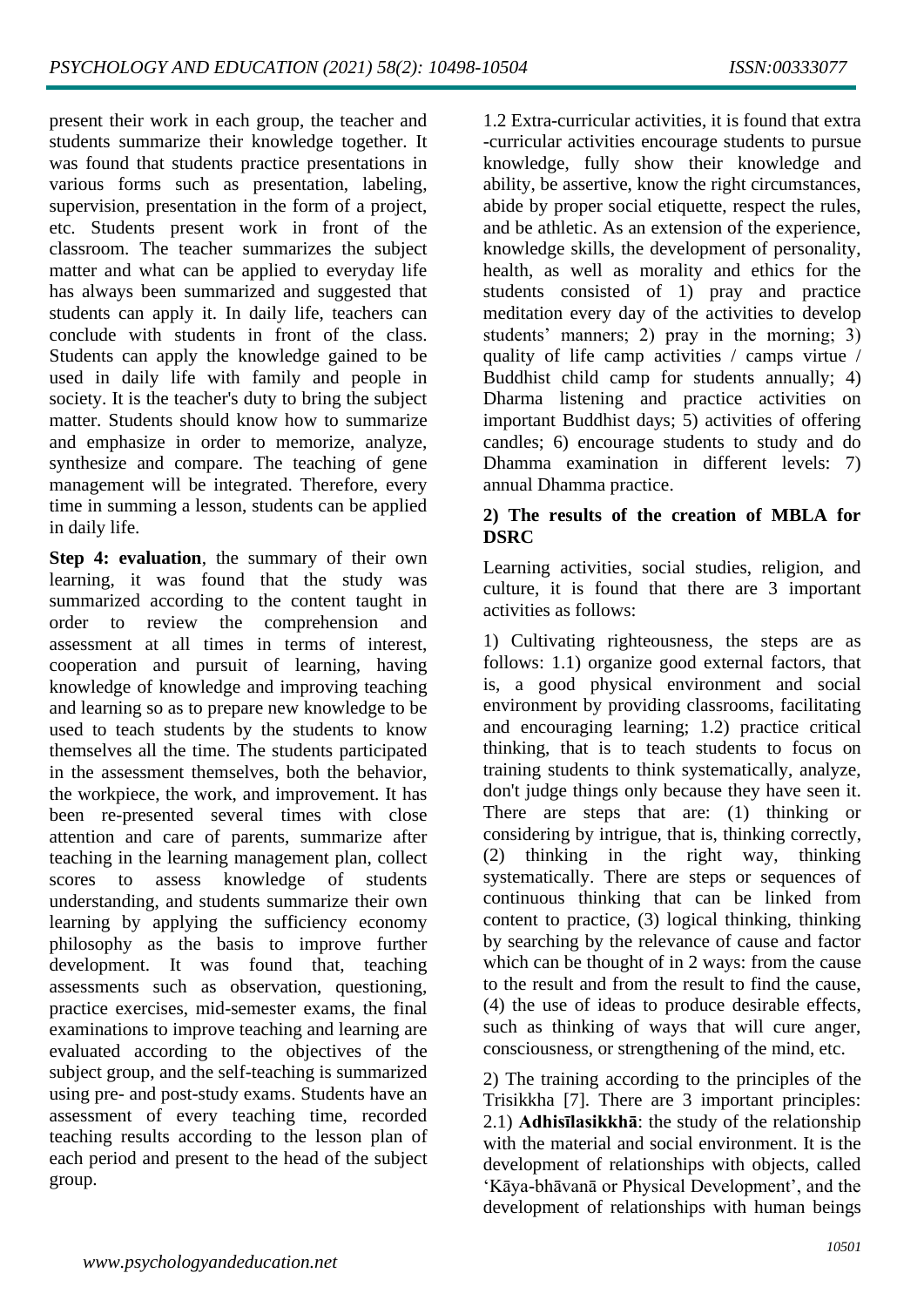called 'Sīla-bhāvanā or Moral Development'; 2.2) **Adhicittasikkhā** [7]: educational institutions provide the Buddhist activities such as wearing white shirts, making merit and listening to sermons, having vegetarian food at lunch and so on. This includes the development of morality, goodness, mental performance, strength, perseverance, mindfulness, concentration, happiness, freshness and joyfulness, called 'Cittabhāvanā'; 2.3) **Adhipaññāsikkhā** [7]: administrators, teachers and students have cooperated and promoted the Buddhist way and understand the group's Buddhist learning activities in DSRC for instances, they have faith in the use of principles in Buddhism, understanding of culture, Buddhist integration with teaching and learning. This is the development of knowledge and understanding, emphasizing the actual knowledge, called 'Citta-bhāvanā'.

3) The development according to the principle of the Four Bhāvanā Dhammas (Development) [8] consists of: 3.1) Kāya-bhāvanā which is the development of the body to be strong, diseasefree, healthy and, most importantly, the development of relationships with physical environment; 3.2) Sīla-bhāvanā means the development for the behavioral betterment and discipline; 3.3) Citta-bhāvanā means developing the mind with: mental quality, capacity and health; 3.4) Paññā-bhāvanā means to create wisdom to have knowledge and understanding of things according to reality.

# **3. Evaluation of MBLA**

3.1) The assessment results of the expert opinion on MBLA indicates that the overall mean value of the expert opinion on MBLA's appropriateness was at the highest level. All studied aspects of MBLA were at the highest level. Almost all aspects were found to have  $\bar{x}$  of 5.00 and S.D. of 0.00.

3.2) Experts are of the opinion that MBLA is helpful at the highest level ( $\bar{x}$  = 5.00, S.D.= 0.00). The usefulness of MBLA in all studied aspects was at the highest level ( $\bar{x}$  of 5.00, S.D.= 0.00).

3.3) Parents and the community were satisfied with the behavior of the students at the highest level ( $\bar{x}$  = 4.58, S.D. = .59). The top 3 mean of the studied items were: good-hearted and virtuous, ethical, and able to work with others effectively

 $(\overline{x} = 4.79, 4.61, 4.59, S.D. = .45, .59, .61)$ respectively.

# **V. Discussion**

There were 3 procedures of MBLA for Social Studies, Religion and Culture Department as follows:

5.1) The result of Sammāditthi instillation was found that for learning activity arrangement based on the development of MBLA, teachers had to apply Sammādiṭṭhi Dhamma (Right View)factors at first: 1) external factors arrangement (Paratoghosa), it is to have good physical and social environment and good friendship; 2) right thinking practice (Yonisomanasikāra), it is to give correct and systematic attention that Sammādiṭṭhi occurred because when it appeared, there would be a bright path for practicing in consonance with Sikkhāttaya(the Threefold Learning). As mentioned, it conformed tothe work of Phra Dithawat Aphiwatthano (Thipphun) [2] 'Buddhist Methods of Teaching and Learning in Social Studies Religion and culture Secondary level of Khon Kaen Municipality School', reporting that teachers should have integrated teaching with environment, society, culture and local wisdom in current states in order that students could apply in them in real life as well as  $21<sup>st</sup>$  century learning management. Thus, 21<sup>st</sup> century leaners' environment should be beneficial that leaners used the right ways to learn flexibly, for instance, seeing, thinking, matching, listening, searching, talking, teamworking, interacting with friends, and self-access learningin several styles, e.g., classroom adjustment, thinking separation and approaching necessary learning material. Furthermore, there were three styles of various appropriate surroundings for learners: learning concentration, cooperative working, and project performance. Schools should also aim at learners' different activities. For example, learners might work at home, in studio, community, school learning court, or private library or they could choose learning and working places as group members' needs, which contained whiteboard, private working space, computer, camera, electronic board, teamworking area, and rest area in order to release stress. So, they could do activities in library and leaners with the team would have wild space full of many chairs and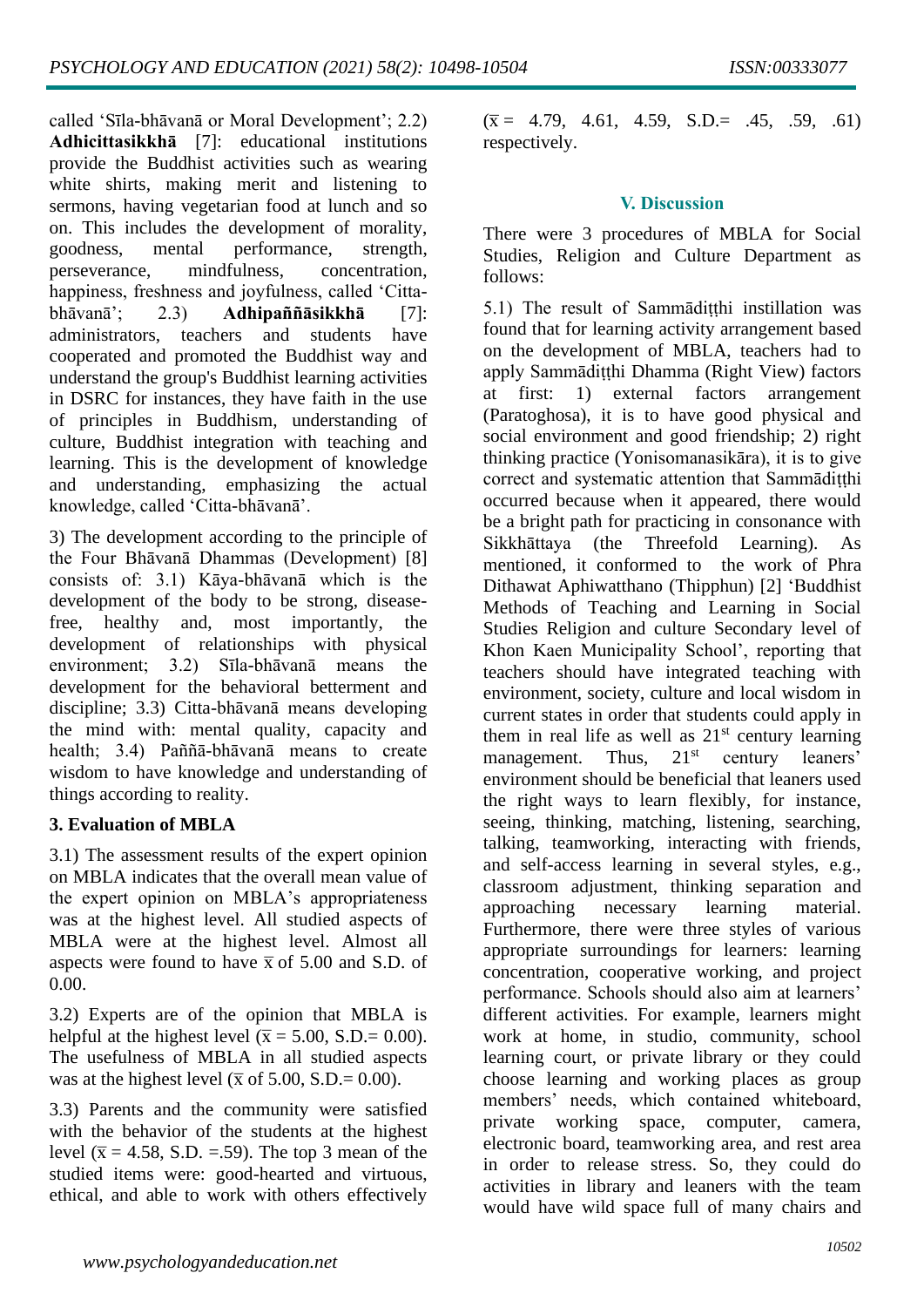modern materials which connected them to teachers and others by wireless technology. For this reason, schools could create all their areas effective learning areas even the sidewalks, room corners with sofas, restrooms, canteens, gardens, stadiums, and so on. To add more ideas, schools could also decrease petitions in the classrooms which could see through to other spaces as if being company, art hall, book store, or coffee café. That could be built with transparent glasses in order that other students, parents, people, teacher, and school administrators could see that there were students working freely together with teachers who performed like project managers.

5.2) The result of self-culture in accordance with Sikkhāttaya was found that there were three key principles: 1) Adhisīlasikkhā was to practice in material and social relations, 2) Adhicittasikkhā is the method to train mind such as morality, goodness, mental condition, strength, attempting, concentration, consciousness, happiness, freshness, delightfulness. Citta-bhāvanā is the cultivation of the heart, and 3) Adhipaññāsikkhā is to create wisdom and understanding focusing on certain knowledge or its reality called 'Paññābhāvanā' **.**In Buddhism, good life is life of education and training for human-being: therefore, human should develop oneself until the life gets complete with Paññā (good thinking, speaking, and action). Self-training principle is to develop oneself in three parts: 1) behavior development, called 'Sīla', consisted of responsibility, volunteer, gratitude, punctuality, and discipline; 2) mental development, called 'Samādhi', consisted of intention, carefulness, and concentration; and 3) intellect development, called 'Paññā', consisted of knowledge management, and criticism. Those three mentioned were dependently related. Good behavior would be good to mental development and intellect growth, good mind also made people see how the reality would be. This is conformed to the study of Sri Phrai Chan Khiao [9] 'Learning Management of Buddhism by Buddhist Integrated Method' which compared western and Buddhist learning styles and reported effectiveness of the lesson was higher than the regulations and the comparison of learning outcome with Buddhist integration was higher than normal teaching. Therefore, the difference between those two ways were found that be statistically significant at a level of 0.01. The related study is that of Phrakhru Phipitthammaphon (Bun Tan Srithong) 'Application of Buddha's Style of Teaching of Moral Teaching Monks in Schools at Phichit Province' [10], reported that to bring Buddha's four Buddhist teachings in teaching and learning: students could understand the lessons with Sandassanā way (elucidation and verification), students knew lesson values and practice with Samādapanā (incitement to take upon oneself), students had encouragement and be enthusiastic with Samuttejanā (urging; encouragement), and students had fun with Sampahamsanà (gladdening). Another related study is the study of Keyser [11], that showed the result of knowledge management in organization that it should have important main elements: knowledge management process, organisational cultures, investment, and technology use. Thud, horizon measurement of organization structure and knowledge management strategies were the most important element.

#### **Recommendations**

There are some recommendations in a study of MBLA in Social Studies, Religion and Culture Department as follows:

**Recommendations for policy level**: 1) Schools should adjust the curriculum to suit with student competency and use current issues and global changes. 2) Schools should accommodate modern technology materials in students' learning management. 3) Schools should have activities community and temples in order that students can participate activities and local traditions so that they can do self-learning from the reality.

**Recommendations for using the result of the study**: schools should apply Buddhist learning activities in Social Studies, Religion and Culture Department in curriculum administration conforming to a learning and teaching process in Social Studies, Religion and Culture Department.

**Recommendations for the future study:** the researcher should study innovation processes for Buddhist learning activities Social Studies, Religion and Culture Department.

#### **References**

[1] Thitna Khemmanee et al., *Cognitive Science*. 2001, Bangkok: Institute for Academic Quality Development.